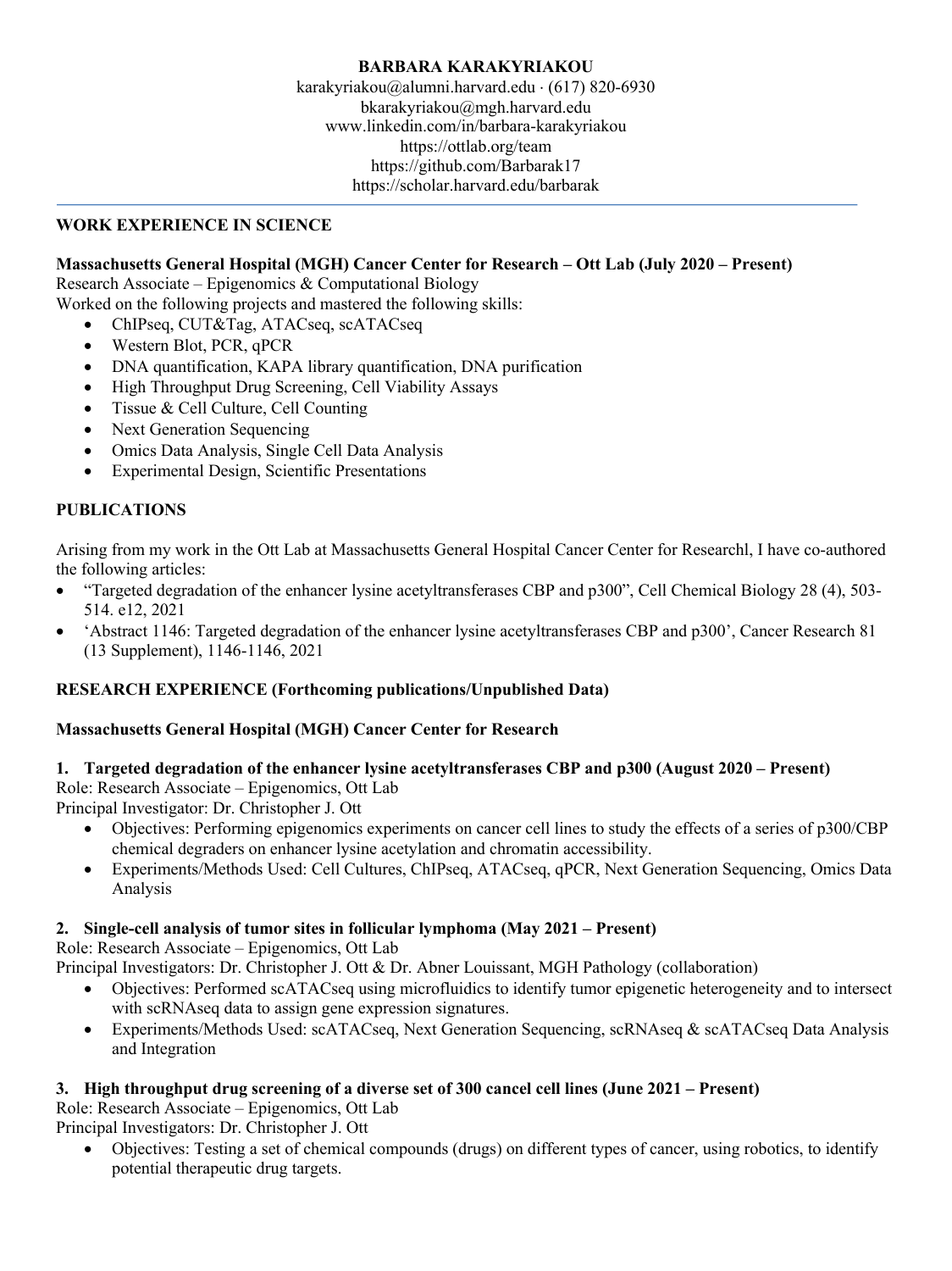• Experiments/Methods Used: Cell Culture, Mycoplasma Testing, Multi-well Seeding, Robotic Drug Delivery, Luminescence Cell Viability Assay, Viability Data Analysis

# **4. Acquired resistance to targeted therapies in ALK positive non-small cell lung cancer (June 2021 – Present)**

Role: Research Associate – Epigenomics, Ott Lab

Lead Investigator: Dr. Satoshi Yoda, Hata Lab (collaboration)

- Objectives: Analyze ATAC-seq data to identify differential chromatin accessibility between parental and clonal tumor cell lines
- Experiments/Methods Used: ATAC-Seq Sequencing Data Alignment, Peak And Signal Generation, Differential Expression Analysis, Motif Analysis, Foot-Printing Analysis

### **5. The effects of p300/CBP degradation on prostate cancer (August 2021 – Present)**

Role: Research Associate – Epigenomics, Ott Lab Principal Investigators: Dr. Christopher J. Ott

- Objectives: Investigate potential drug therapies using chemical degraders on prostate cancer
- Experiments/Methods Used: Cell Culture, Western Blot, Wes, Viability Assays

### **6. The effects of dTAG system protein degradation on chromatin accessibility in neuroblastoma (December 2020 – March 2021)**

Role: Research Associate – Epigenomics, Ott Lab

Lead Investigator: Yuxiang Zhang, Erb Lab, The Scripps Research Institute (collaboration)

- Objectives: Perform ATAC-seq on neuroblastoma cell lines treated with dTAG, sequence, and analyze ATACseq data to identify differential chromatin accessibility between treated and untreated samples
- Experiments/Methods Used: ATAC-seq, cDNA Library Construction, qPCR, Next Generation Sequencing, Sequencing Data Alignment, Peak And Signal Generation, Differential Expression Analysis, Motif Analysis, Foot-Printing Analysis

### **7. ATR inhibition effects on global chromatin accessibility (October – December 2020)**

Role: Research Associate – Epigenomics, Ott Lab

Lead Investigator: Dr. Sneha Saxena, Zou Lab (collaboration)

- Objectives: Analyze ATAC-seq data to identify changes in chromatin accessibility with ATR inhibition
- Experiments/Methods Used: ATAC-seq Sequence Data Processing, Differential Expression Analysis

### **Harvard University**

**1. Characterizing a New Nuclear Envelope Protein and its Role in Autoimmune diseases (September 2019 – December 2019)**

Role: Research Student – Life Sciences Teaching Lab, Northwest Science, Harvard University, Dr. Alain Viel Principal Investigator: Dr. Angela Bair Schmider (MGH, HMS)

- Objectives: Isolate and purify the nuclear envelope from myeloid cells and identify proteins involved in immune diseases.
- Experiments/Methods Used: Cell Cultures, Western Blot, Site Directed Mutagenesis, Electron Microscopy, dSTORM, Eliza

### **TEACHING EXPERIENCE**

### **Harvard University Division of Continuing Education (Jan2020 – May2020)**

Teaching Fellow – CSCI E-33a: Web Programming with Python and JavaScript Supervising Professor: David J. Malan, Ph.D.

Evaluated by students for teaching effectiveness with a score of 4.75 out 5.

- Lead discussion sections
- Scheduled and maintained regular office hours to meet with students
- Evaluated and graded examinations, assignments, or papers and record grades
- Returned assignments to students in accordance with established deadlines

### **Harvard University School of Engineering and Applied Sciences, Cambridge MA (Fall semesters 2018 & 2019)** Teaching Fellow – CS50: Harvard's introductory course in CS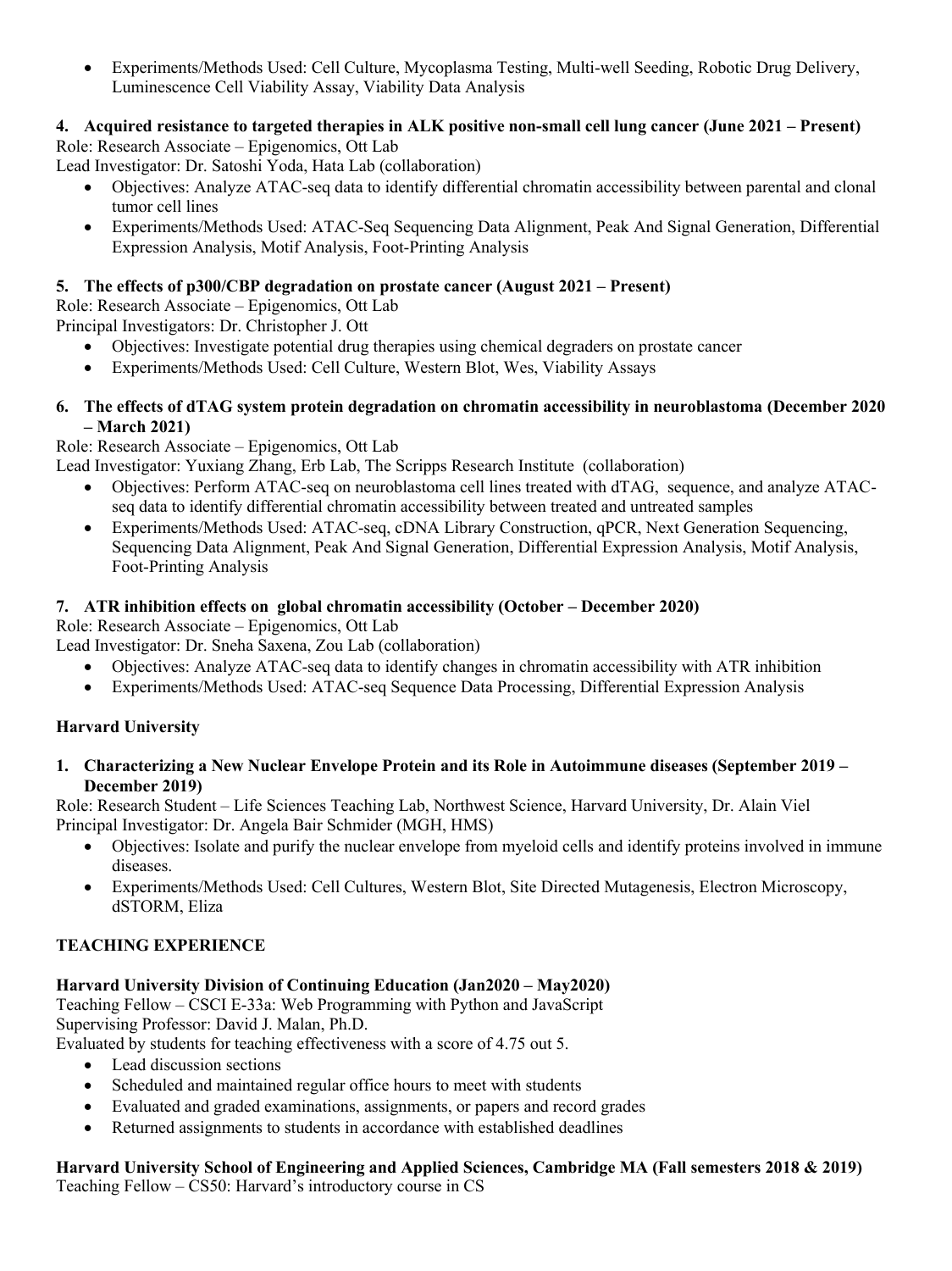Supervising Professor: David J. Malan, Ph.D.

Evaluated by students for teaching effectiveness with a score of 4.56 out of 5.

- Lead discussion sections and tutorials
- Evaluated and graded examinations, assignments, or papers and record grades
- Returned assignments to students in accordance with established deadlines
- Scheduled and maintained regular office hours to meet with students
- Informed students of the procedures for completing and submitting class work

### **EDUCATION**

#### **Harvard University, Graduate School of Arts and Sciences**, **Cambridge, MA (Academic years 2018 – 2019 & 2019 – 2020)**

Special Students & Visiting Fellows Program, Department of Biostatistics, Harvard Medical School Selected as a special student through formal application process for two consecutive academic years. Coursework: Computational Biology & Bioinformatics, Dr. Xiaole (Shirley) Liu

 Biological Data Analysis, Dr. Sean Eddy Experimental Research in Molecular and Cellular Biology, Dr. Alain Viel Advanced Topics in Gene Expression, Dr. F. Winston, Dr. S. Buratowski, Dr. R. Kingston

### **Harvard University Division of Continuing Education, Cambridge, MA, Class of 2019**

Bachelor of Liberal Arts, cum laude in Extension Studies (GPA of 3.75) Field of Study: Biology Minors: Mathematics & Computer Science Dean's List Academic Achievement Award

### **TECHNICAL SKILLS**

- **Computer Languages:** Python, R, JavaScript, SQL, C, HTML, CSS
- **Bioinformatics Tools:** STAR, Bowtie, BWA, kallisto, MACS2, BEDTools, SAMtools, deepTools, DESeq2, chromVAR, Seurat, Signac, ArchR, BMO, Homer, ROSE, HINT-ATAC
- **Data Analysis & Statistics**: UMAP, LSI, PCA, t-SNE, k-Means, Linear Regression
- **Environments & Libraries**: Anaconda, Pandas, NumPy, Scikit-learn, Matplotlib, RStudio, GitHub, Photoshop
- **Office Software**: MS Office (Word, Excel, PowerPoint, Outlook, OneNote, Microsoft Teams, Microsoft Power BI), Google Docs

#### **CERTIFICATIONS**

- Laboratory Biosafety Harvard University Environmental Health  $\&$  Safety
- General Laboratory Safety Harvard University Environmental Health & Safety
- Heartsaver First Aid CPR AED Pro EMS American Heart Association
- Certificate in English Subtitling, British Council, Thessaloniki, Greece
- Standard Diploma in Aviation Studies, IATA/ UFTAA, FUAAV, Geneva, Switzerland
- Certificate of Proficiency in English Translation from and into Greek, University of Cambridge, UK
- Certificate in Communication and Public Relations, Hellenic Management Association, Thessaloniki, Greece

#### **WORK EXPERIENCE (Airline Industry, before moving to Scientific Career)**

#### **Icelandair, Quincy, MA (2012 – 2020)**

#### Head of Sales – The Americas

Executive for North America, responsible for revenue and passenger growth by  $\sim$ 10% year over year. Other accomplishments include:

- Researched, analyzed, and interpreted data for decision making and strategy implementation
- Analyzed revenue and inventory data to set targets and provide input into budget planning
- Researched and analyzed market conditions to provide input to network and route planning
- Researched, compiled, and prepared reports, manuals, and presentations for management meetings
- Implemented corporate and departmental policies, procedures, and service standards
- Negotiated and signed commercial and corporate contracts